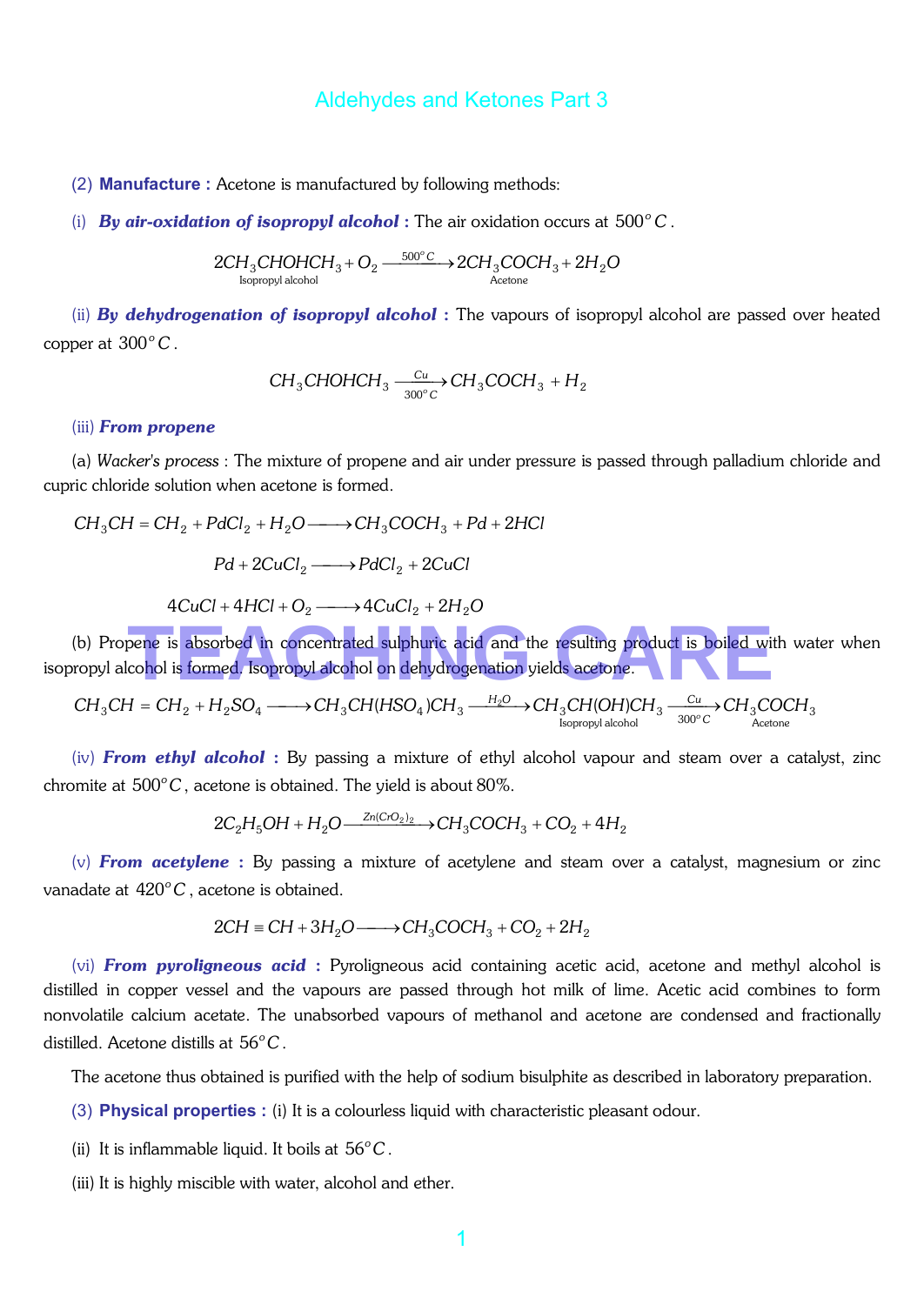#### (4) **Chemical properties**



If acetone would be in excess in ketal condensation or catalyst (ZnCl<sub>2</sub> / dry HCl) is used then three moles of acetone undergoes condensation polymerisation and form a compound called 'Phorone'.



Molecular mass of phorone = 3 mole of acetone  $-2$  mole of  $H<sub>2</sub>O$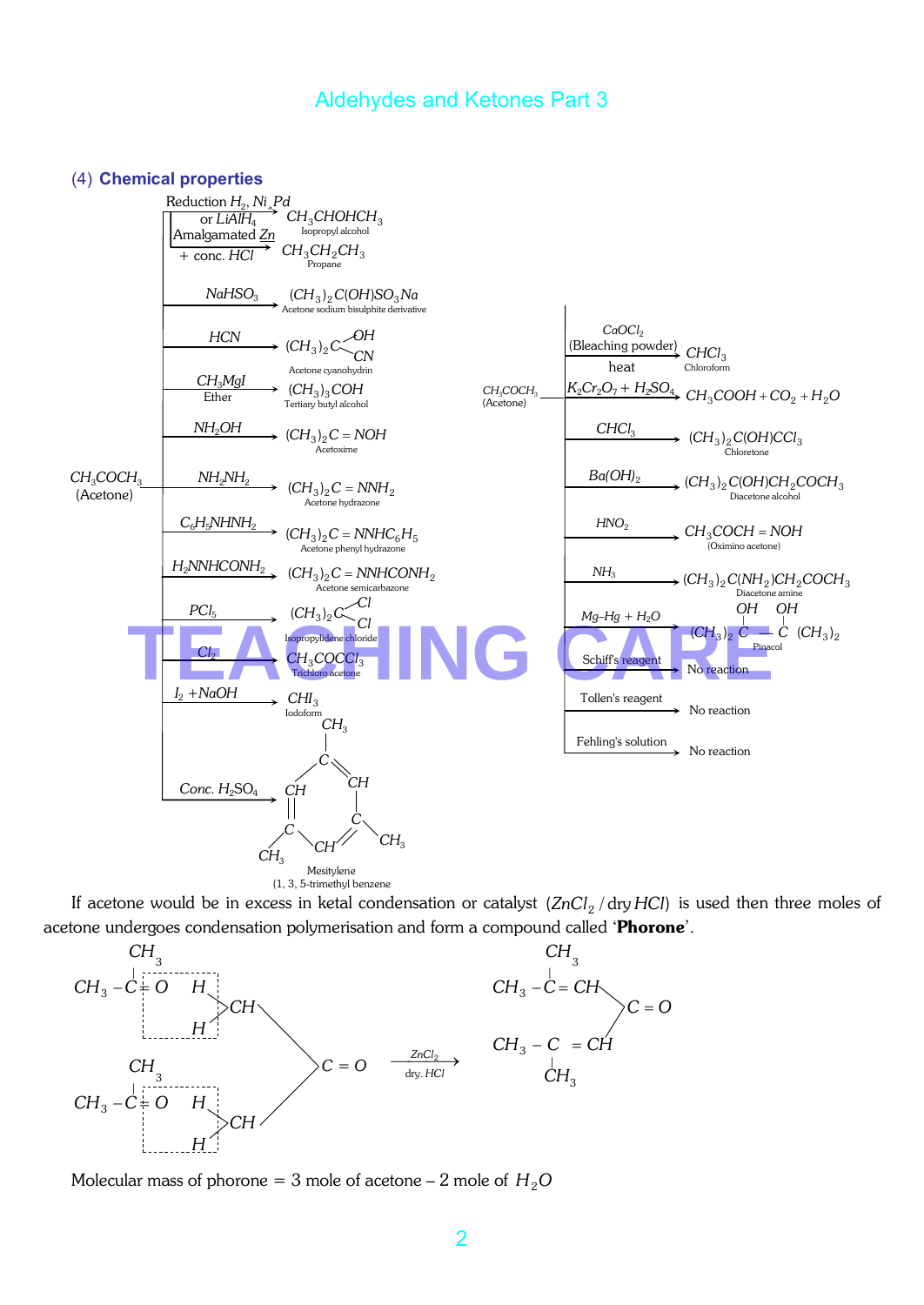Note :  $\text{#}$  If two moles of acetone are used then Mesityl oxide  $(CH_3)_2 C(OH)CH_2COCH_3$ 

Reformatsky reaction: This reaction involves the treatment of aldehyde and ketone with a bromo acid ester in presence of metallic zinc to form  $\beta$  -hydroxy ester, which can be easily dehydrated into  $\alpha, \beta$  -unsaturated ester.

(a) 
$$
BrCH_2COOC_2H_5 + Zn \xrightarrow{\text{Benzene}} Br - Zn - \xrightarrow{^\oplus}_{\text{Organo zinc compound}} COOC_2H_5
$$

(b) Addition to carbonyl group

$$
CH_3
$$
\n
$$
C H_3
$$
\n
$$
C H_3
$$
\n
$$
C H_3
$$
\n
$$
C H_3
$$
\n
$$
C H_3
$$
\n
$$
C H_3
$$
\n
$$
C H_3
$$
\n
$$
C H_3
$$
\n
$$
C H_3
$$
\n
$$
C H_3
$$
\n
$$
C H_3
$$
\n
$$
C H_3
$$
\n
$$
C H_3
$$
\n
$$
C H_3
$$
\n
$$
C H_3
$$
\n
$$
C H_3
$$
\n
$$
C H_3
$$
\n
$$
C H_3
$$
\n
$$
C H_3
$$
\n
$$
C H_3
$$
\n
$$
C H_3
$$
\n
$$
C H_3
$$
\n
$$
C H_3
$$
\n
$$
C H_3
$$
\n
$$
C H_3
$$
\n
$$
C H_3
$$
\n
$$
C H_3
$$
\n
$$
C H_3
$$
\n
$$
C H_3
$$
\n
$$
C H_3
$$
\n
$$
C H_3
$$
\n
$$
C H_3
$$
\n
$$
C H_3
$$
\n
$$
C H_3
$$
\n
$$
C H_3
$$
\n
$$
C H_3
$$
\n
$$
C H_3
$$
\n
$$
C H_3
$$
\n
$$
C H_3
$$
\n
$$
C H_3
$$
\n
$$
C H_3
$$
\n
$$
C H_3
$$
\n
$$
C H_3
$$
\n
$$
C H_3
$$
\n
$$
C H_3
$$
\n
$$
C H_3
$$
\n
$$
C H_3
$$
\n
$$
C H_3
$$
\n
$$
C H_3
$$
\n
$$
C H_3
$$
\n
$$
C H_3
$$
\n
$$
C H_3
$$
\n
$$
C H_3
$$

#### (5) **Uses**

(i) As a solvent for cellulose acetate, cellulose nitrate, celluloid, lacquers, resins, etc.

(ii) For storing acetylene.

(iii) In the manufacture of cordite – a smoke less powder explosive. storing acetylene.<br>ne manufacture of cordite – a smoke less powder explosive.<br>Notes that the stories is a later which and additional with the stories of the stories of the stories of the stories of the stories of the stori

(iv) In the preparation of chloroform, iodoform, sulphonal and chloretone.

(v) As a nailpolish remover.

(vi) In the preparation of an artificial scent (ionone), plexiglass (unbreakable glass) and synthetic rubber.

(6) **Tests** 

(i) *Legal's test* : When a few drops of freshly prepared sodium nitroprusside and sodium hydroxide solution are added to an aqueous solution of acetone, a wine colour is obtained which changes to yellow on standing.

(ii) *Indigo test* : A small amount of orthonitrobenzaldehyde is added to about 2 *ml*. of acetone and it is diluted with *KOH* solution and stirred. A blue colour of indigotin is produced.

(iii) *Iodoform test* : Acetone gives iodoform test with iodine and sodium hydroxide or iodine and ammonium hydroxide.

#### Comparison between Acetaldehyde and Acetone

| Reaction                    | <b>Acetaldehyde</b>                            | Acetone                                               |
|-----------------------------|------------------------------------------------|-------------------------------------------------------|
| Similarty                   |                                                |                                                       |
| 1. Reduction with $H_2$ and | <b>Forms ethyl alcohol</b>                     | <b>Forms isopropyl alcohol</b>                        |
| <b>Ni</b> or $LiAlH_4$      | $CH_3CHO + H_2 \xrightarrow{Ni} CH_3CH_2OH$    | $CH_3COCH_3 + H_2 \longrightarrow CH_3CHOHCH_3$       |
| 2.<br><b>Clemmensen's</b>   | <b>Forms ethane</b>                            | <b>Forms propane</b>                                  |
| reduction                   | $CH_3CHO + 4H \longrightarrow CH_3CH_3 + H_2O$ | $CH_3COCH_3 + 4H \longrightarrow CH_3CH_2CH_3 + H_2O$ |
| (Zn/Hg and conc. HCl)       |                                                |                                                       |
| 3. Addition of HCN          | Forms acetaldehyde cyanohydrin                 | Forms acetone cyanohydrin                             |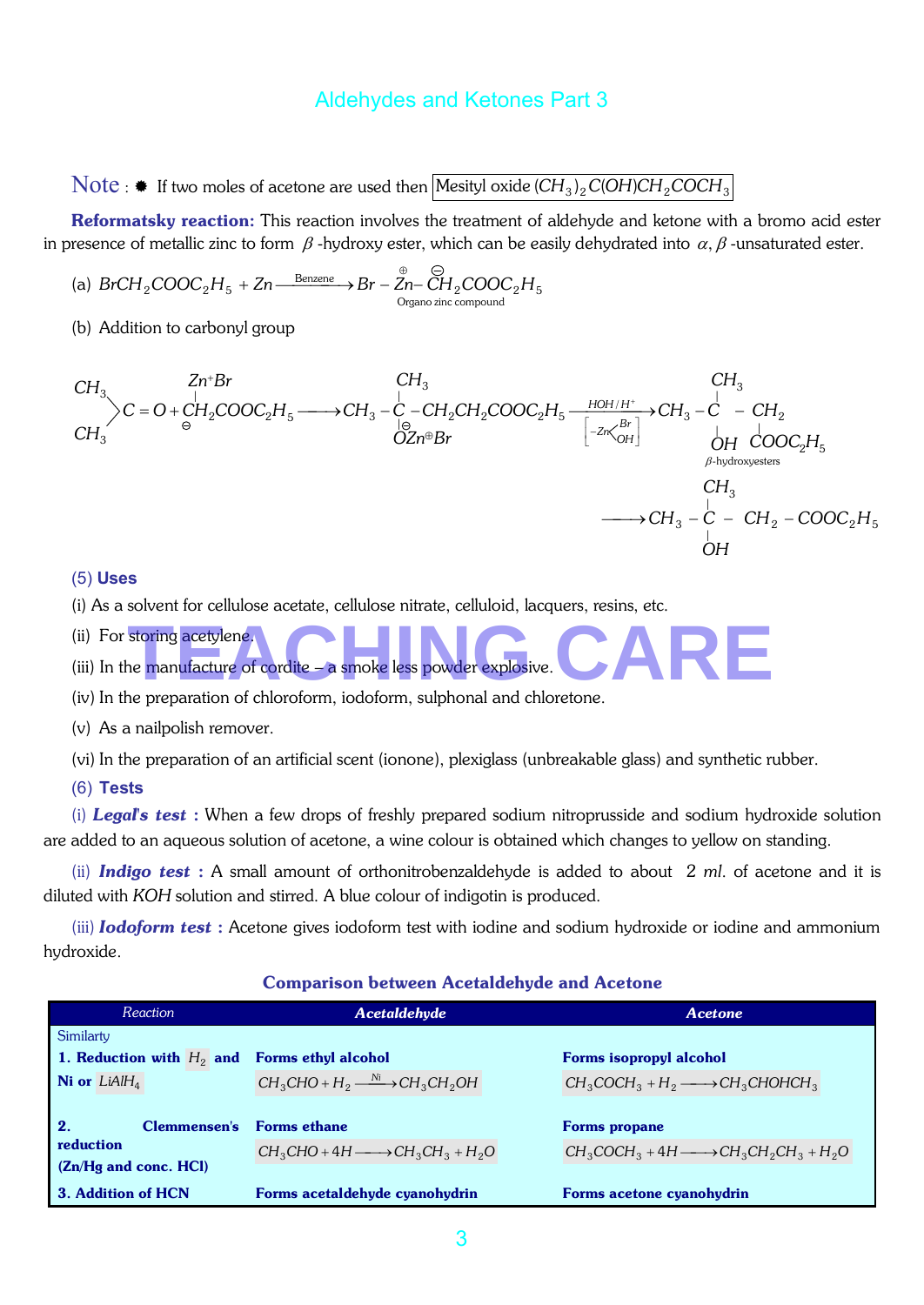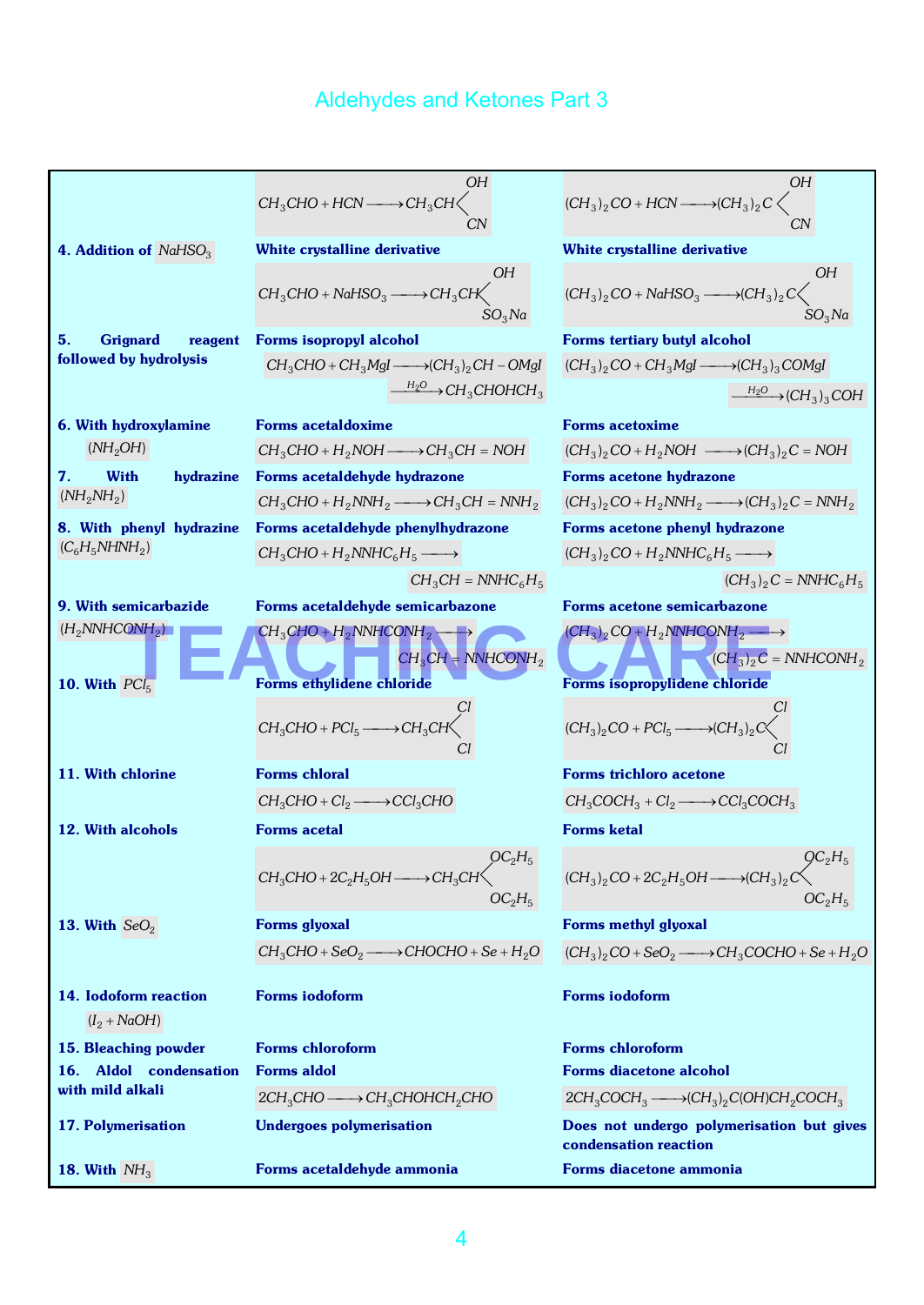|                                                          | ΟH<br>$\text{\rm CH}_{3}\text{\rm CHO} + \text{\rm NH}_{3} \xrightarrow{\hspace*{1.5cm}} \text{\rm CH}_{3}\text{\rm CH} \bigg\langle$<br>NH <sub>2</sub> | $(CH_3)_2CO + NH_3 + OC(CH_3)_2 \longrightarrow$<br>$(CH_3)_2 C(NH_2)CH_2COCH_3$ |
|----------------------------------------------------------|----------------------------------------------------------------------------------------------------------------------------------------------------------|----------------------------------------------------------------------------------|
| 19. With conc. NaOH                                      | <b>Forms brownish resinous mass</b>                                                                                                                      | No reaction                                                                      |
| <b>20. With <math>HNO2</math></b>                        | <b>No reaction</b>                                                                                                                                       | <b>Forms oximino acetone</b>                                                     |
|                                                          |                                                                                                                                                          | $CH_3COCH_3 + HNO_2 \longrightarrow CH_3COCH = NOH$                              |
| 21. With chloroform                                      | No reaction                                                                                                                                              | <b>Forms chloretone</b>                                                          |
|                                                          |                                                                                                                                                          | 0H<br>$(CH_3)_2CO + CHCl_3 \longrightarrow (CH_3)_2C$<br>CCl <sub>3</sub>        |
| 22.<br>With alk. sodium Deep red colour<br>nitroprusside |                                                                                                                                                          | Red colour changes to yellow on standing                                         |
| 23.<br>With<br>sodium<br>nitroprusside + Pyridine        | <b>Blue colour</b>                                                                                                                                       | No effect                                                                        |
| 24. Boiling point                                        | $21^{\circ}C$                                                                                                                                            | $56^{\circ}$ C                                                                   |

| <b>Difference</b>                                                                  |                                                                                  |                                                                       |  |  |
|------------------------------------------------------------------------------------|----------------------------------------------------------------------------------|-----------------------------------------------------------------------|--|--|
| 1. With Schiff's reagent<br>2. With Fehling's solution<br>3. With Tollen's reagent | <b>Pink colour</b><br><b>Gives red precipitate</b><br><b>Gives silver mirror</b> | Does not give pink colour<br><b>No reaction</b><br><b>No reaction</b> |  |  |
| 4. Oxidation with acidified                                                        | <b>Easily oxidised to acetic acid</b>                                            | Oxidation occurs with difficulty to form                              |  |  |
| $K_2Cr_2O_7$                                                                       | $CH_3CHO + O \longrightarrow CH_3COOH$                                           | acetic acid                                                           |  |  |
|                                                                                    |                                                                                  | $CH_3COCH_3 + O \longrightarrow CH_3COOH + CO_2 + H_2O$               |  |  |

# **Aromatic Carbonyl Compounds**.

Aromatic aldehydes are of two types :

The compounds in which − *CHO* group is attached directly to an aromatic ring, e.g., benzaldehyde,  $C_6H_5CHO$ .

Those in which aldehyde (-*CHO*) group is attached to side chain, *e.g.*, phenyl acetaldehyde,  $C_6H_5CH_2CHO$ . They closely resemble with aliphatic aldehydes.

Aromatic ketones are compounds in which a carbonyl group  $(> C = O)$  is attached to either two aryl groups or one aryl group and one alkyl group. Examples are :

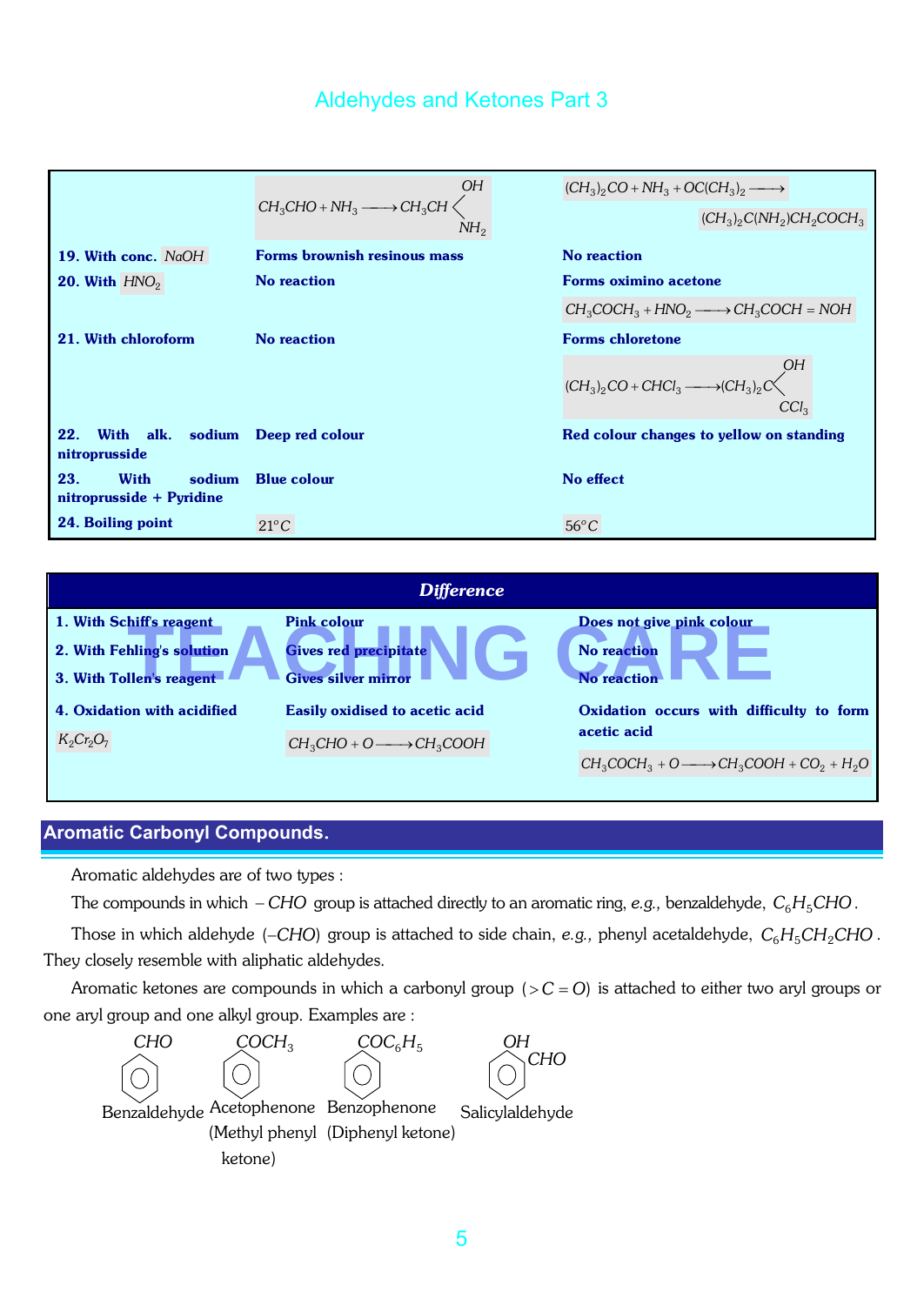**Benzaldehyde, C<sub>6</sub>H<sub>5</sub>CHO or**\n
$$
\bigodot
$$

Benzaldehyde is the simplest aromatic aldehyde. It occurs in bitter almonds in the form of its glucoside, amygdalin (C<sub>20</sub>H<sub>27</sub>O<sub>11</sub>N). When amygdalin is boiled with dilute acids, it hydrolyses into benzaldehyde, glucose and *HCN*

$$
C_{6}H_{5} \overset{\mid}{CHOC_{12}H_{21}O_{10}} + 2H_{2}O \longrightarrow C_{6}H_{5}CHO + 2C_{6}H_{12}O_{6} + HCN
$$
  
\n
$$
\xrightarrow{\text{Anygdalin}}
$$

Benzaldehyde is also known as *oil of bitter almonds.*

#### (1) **Method of preparation**

(i) *Laboratory method* : It is conveniently prepared by boiling benzyl chloride with copper nitrate or lead nitrate solution in a current of carbon dioxide.

$$
2C_6H_5CH_2Cl + Cu(NO_3)_2 \xrightarrow{heat \atop \text{Benzyl chloride}} 2C_6H_5CHO + CuCl_2 + 2HNO_2 \xrightarrow{[2HNO_2 \atop \text{Benzyl chloride}} NO_2 + HO_2 + H_2O
$$

(ii) **Rosenmund reaction** :  $C_6H_5COCl + H_2 \xrightarrow{Pd/BaSO_4} C_6H_5CHO + HCl$ 

(iii) *By dry distillation of a mixture of calcium benzoate and calcium formate*

$$
C_6H_5[COO] \xrightarrow{C_6H_5[COO]} C_6H \xrightarrow{\text{heat}} 2C_6H_5CHO + 2CaCO_3
$$
  
\n
$$
C_6H_5[COO] \xrightarrow{\text{Cq + CQ}} O] \xrightarrow{\text{theat}} O
$$
  
\n
$$
C_6H_5[COO] \xrightarrow{\text{heat}} O
$$

(iv) **By oxidation of benzyl alcohol**: This involves the treatment of benzyl alcohol with dil. *HNO*<sub>3</sub> or acidic potassium dichromate or chromic anhydride in acetic anhydride or with copper catalyst at 350°C.



This method is used for commercial production of benzaldehyde.

(v) *By hydrolysis of benzal chloride* :



This is also an industrial method.

(vi) *By oxidation of Toluene*

CH<sub>3</sub> 
$$
CHO
$$
  

$$
\left(\bigcirc\right)^{+} + O_{2} \xrightarrow[350^{\circ}C]{V_{2}O_{5}} \left(\bigcirc\right)^{+} + H_{2}O
$$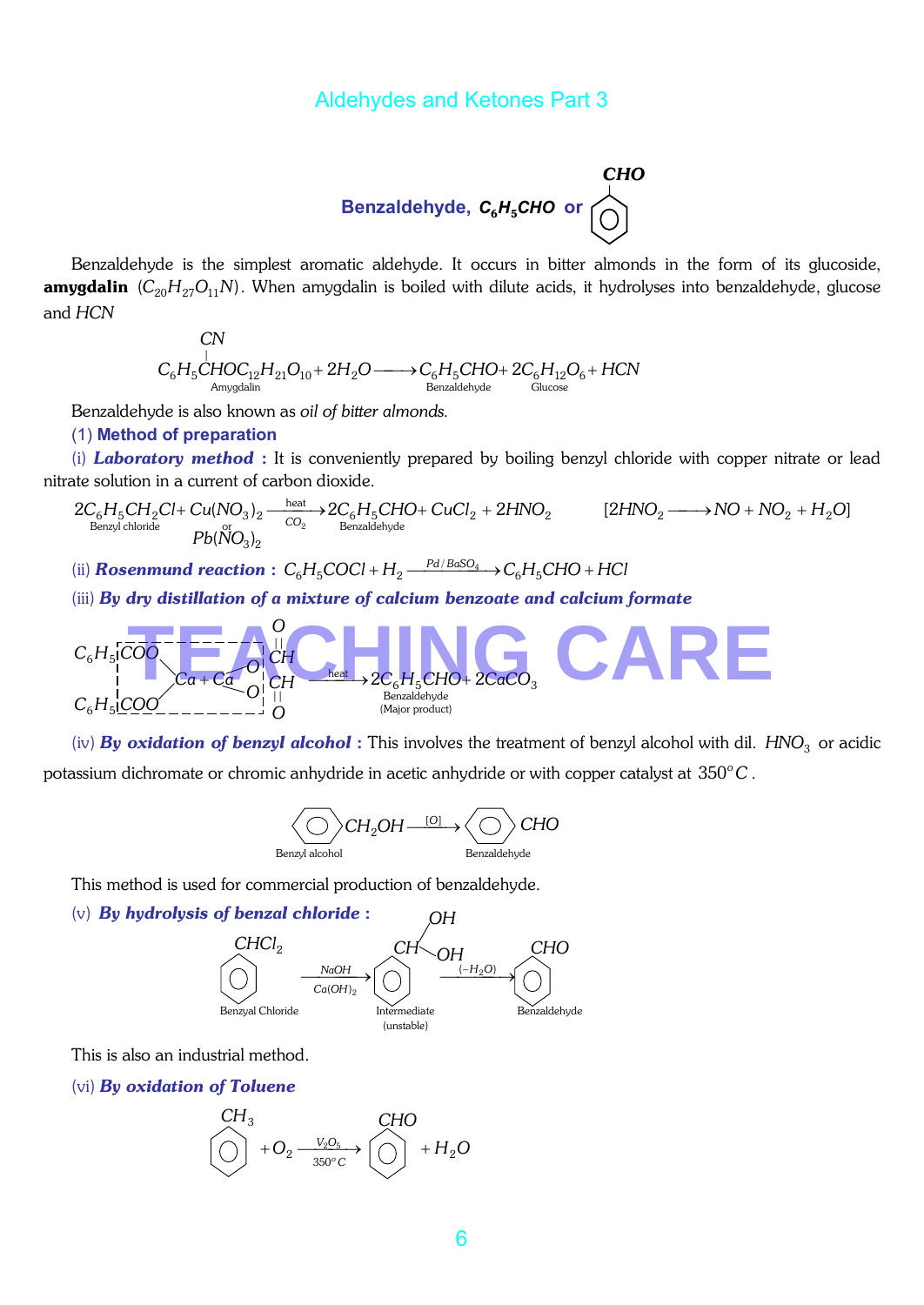Commercially the oxidation of toluene is done with air and diluted with nitrogen (to prevent complete oxidation) at  $500^{\circ}$ C in the presence of oxides of  $Mn$ ,  $M$ o or  $Zr$  as catalyst.

Partial oxidation of toluene with manganese dioxide and dilute sulphuric acid at 35°C, also forms benzaldehyde.

$$
C_6H_5CH_3 \xrightarrow[\text{Coluene}]{\text{CrO}_3} C_6H_5CH(OCOCH_3)_2 \xrightarrow{H^+/H_2O} C_6H_5CHO + 2CH_3COOH
$$

(vii) *Etard's reaction* :  $C_6H_5CH_3 + 2CrO_2Cl_2 \longrightarrow C_6H_5CH_3 2CrO_2Cl_2 \longrightarrow C_6H_5CHO_2$ <br>Brown addition product Benzaldehyde

(viii) *Gattermann-koch aldehyde synthesis* : Benzene is converted into benzaldehyde by passing a mixture of carbon monoxide and *HCl* gas under high pressure into the ether solution of benzene in presence of anhydrous aluminium chloride and cuprous chloride.



#### (ix) *Gattermann reaction*

$$
HC = N + HCl + AICl3 \longrightarrow H \overset{\oplus}{C} = NH + AICl4; \quad C_6H_5H + H \overset{\perp}{C} = NH \longrightarrow C_6H_5CH = NH_2
$$
\n
$$
C_6H_5CH = NH_2 + H_2O + AICl4 \longrightarrow C_6H_5CHO + NH_3 + AICl3 + HCl
$$
\n
$$
CHO
$$
\nThus, \n
$$
[O] + HCN + HCl + H_2O \xrightarrow{AICl_3} [O] + NH_4Cl
$$
\n
$$
+ NH_4Cl
$$

(x) *Stephen's reaction* : Benzaldehyde is obtained by partial reduction of phenyl cyanide with stannous chloride and passing dry *HCl* gas in ether solution followed by hydrolysis of the aldimine stannic chloride with water.

$$
C_6H_5C \equiv N \xrightarrow{\text{HC1/SnCl}_2} [C_6H_5CH = NH]_2H_2SnCl_6 \xrightarrow{\text{H}_2O} 2C_6H_5CHO
$$
  
Phenyl cyanide  
Ether

#### (xi) *By ozonolysis of styrene*



Other reagents like carbon monoxide or *HCN* can also be used.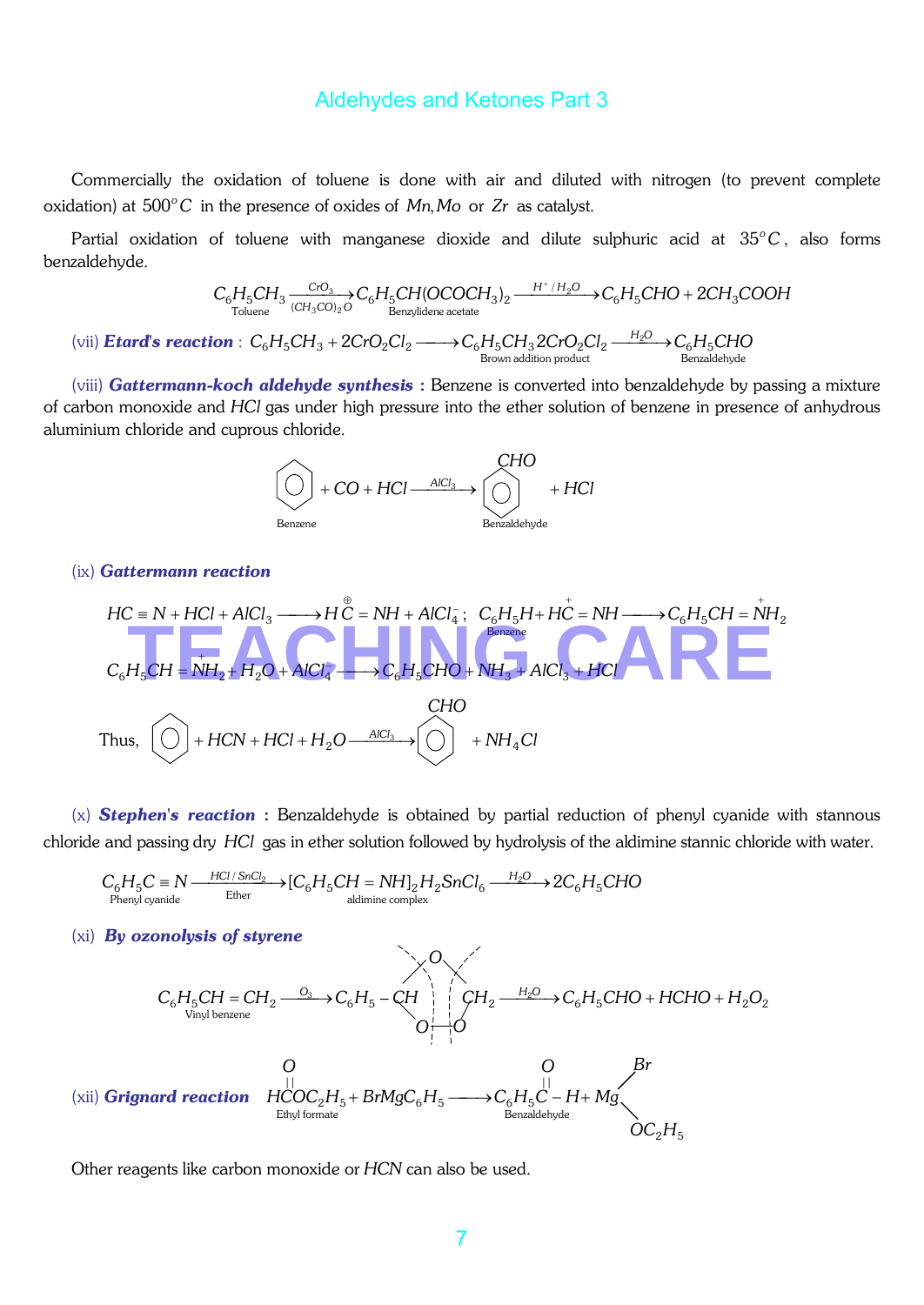(xiii) *From Diazonium salt* 



#### (2) **Physical properties**

- (i) Benzaldehyde is a colourless oily liquid. Its boiling point is  $179^{\circ}$ C.
- (ii) It has smell of bitter almonds.
- (iii) It is sparingly soluble in water but highly soluble in organic solvents.
- (iv) It is steam volatile.
- (v) It is heavier than water (sp. gr.  $1.0504$  at  $15^{\circ}$ C).
- (vi) It is poisonous in nature.
- (3) **Chemical properties**
- (i) *Addition reaction*: The carbonyl group is polar as oxygen is more electronegative than carbon,



carbonyl carbon.



However on reduction with sodium amalgam and water, it gives hydrobenzoin,

$$
C_6H_5CH = O + 2H + O = HCC_6H_5 \xrightarrow{Na-Hg \to C_6H_5CH - CH - C_6H_5} \bigcup_{\substack{|I_2O \text{ by } I_1 \text{ by } I_2 \text{ by } I_3 \text{ by } I_4 \text{ by } I_4 \text{ by } I_5 \text{ by } I_6 \text{ by } I_7 \text{ by } I_7 \text{ by } I_7 \text{ by } I_8 \text{ by } I_7 \text{ by } I_7 \text{ by } I_7 \text{ by } I_7 \text{ by } I_7 \text{ by } I_7 \text{ by } I_7 \text{ by } I_7 \text{ by } I_7 \text{ by } I_7 \text{ by } I_7 \text{ by } I_7 \text{ by } I_7 \text{ by } I_7 \text{ by } I_7 \text{ by } I_7 \text{ by } I_7 \text{ by } I_7 \text{ by } I_7 \text{ by } I_7 \text{ by } I_7 \text{ by } I_7 \text{ by } I_7 \text{ by } I_7 \text{ by } I_7 \text{ by } I_7 \text{ by } I_7 \text{ by } I_7 \text{ by } I_7 \text{ by } I_7 \text{ by } I_7 \text{ by } I_7 \text{ by } I_7 \text{ by } I_7 \text{ by } I_7 \text{ by } I_7 \text{ by } I_7 \text{ by } I_7 \text{ by } I_7 \text{ by } I_7 \text{ by } I_7 \text{ by } I_7 \text{ by } I_7 \text{ by } I_7 \text{ by } I_7 \text{ by } I_7 \text{ by } I_7 \text{ by } I_7 \text{ by } I_7 \text{ by } I_7 \text{ by } I_7 \text{ by } I_7 \text{ by } I_7 \text{ by } I_7 \text{ by } I_7 \text{ by } I_7 \text{ by } I_7 \text{ by } I_7 \text{ by } I_7 \text{ by } I_7 \text{ by } I_7 \text{ by } I_7 \text{ by } I_7 \text{ by } I_7 \text{ by } I_7 \text{ by } I_7 \text{ by } I_7 \text{ by } I_7 \text{ by } I_7 \text{ by } I_7 \text{ by } I_7 \text{ by } I_7 \text{ by } I_7 \text{ by } I_7 \text{ by } I_7 \text{ by } I_7 \text
$$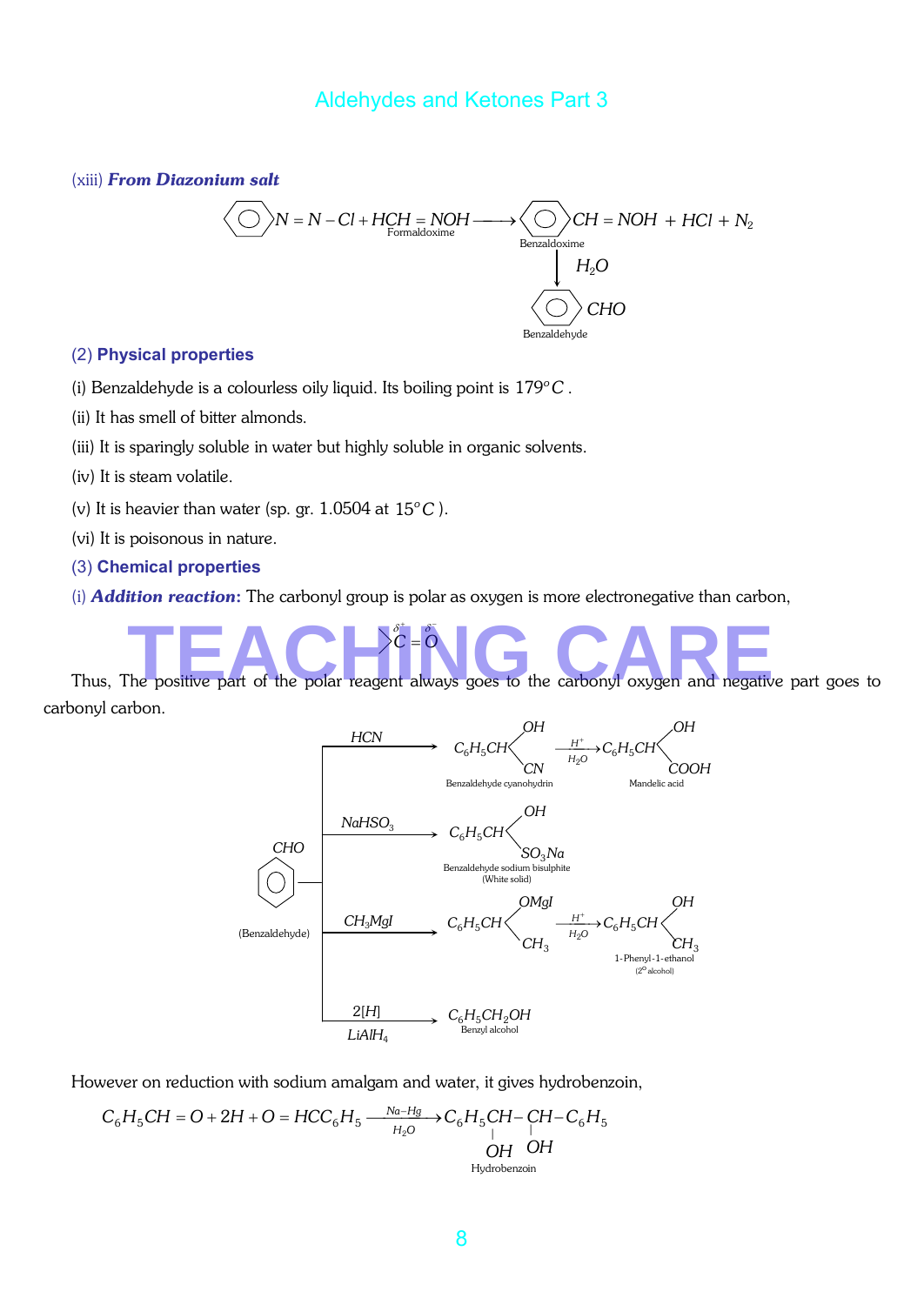

#### (ii) *Reactions involving replacement of carbonyl oxygen*

(iii) *Oxidation* : Benzaldehyde is readily oxidised to benzoic acid even on exposure to air.

 $C_6H_5CHO \xrightarrow{[O]} C_6H_5COOH$ 

Acidified  $K_{2}Cr_{2}O_{7}$ , alkaline  $\mathit{KMnO}_{4}$  and dilute  $\mathit{HNO}_{3}$  can be used as oxidising agents for oxidation.

(iv) *Reducing properties* : Benzaldehyde is a weak reducing agent. It reduces ammonical silver nitrate solution (Tollen's reagent) to give silver mirror but does not reduce Fehling's solution. **TEACH**<sub>2</sub>O<sub>7</sub>, alkaline KMnO<sub>4</sub> and dilute HNO<sub>3</sub> can be used as oxidising agents for oxidation<br>**ducing properties** : Benzaldehyde is a weak reducing agent. It reduces ammonical s

$$
C_6H_5CHO + Ag_2O \longrightarrow 2Ag + C_6H_5COOH
$$
  
Benzaldehyde

(v) *Clemmensen's reduction* : With amalgamated zinc and conc. *HCl*, benzaldehyde is reduced to toluene.

$$
C_6H_5CHO + 4H \xrightarrow[HC]{} C_6H_5CH_3 + H_2O
$$

(vi) *Schiff's reaction*: It restores pink colour to Schiff's reagent (aqueous solution of *p*-rosaniline hydrochloride decolourised by passing sulphur dioxide).

(vii) *Tischenko reaction* : On heating benzaldehyde with aluminium alkoxide (ethoxide) and a little of anhydrous *AlCl*<sub>3</sub> or *ZnCl<sub>2</sub>*, it undergoes an intermolecular oxidation and reduction (like aliphatic aldehydes) to form acid and alcohol respectively as such and react to produce benzyl benzoate (an ester).

$$
2C_6H_5CHO \xrightarrow{\text{Al(OC}_2H_5)_3} C_6H_5CH_2OOCC_6H_5
$$
  
\nBenzaldehyde  
\nBenzyl benzoate (ester)

#### (viii) *Reactions in which benzaldehyde differs from aliphatic aldehydes*

(a) *With fehling's solution* : No reaction

(b) *Action of chlorine* : Benzoyl chloride is formed when chlorine is passed through benzaldehyde at its boiling point in absence of halogen carrier. This is because in benzaldehyde there is no  $\alpha$ -hydrogen atom present which could be replaced by chlorine.

$$
C_6H_5CHO + Cl_2 \xrightarrow{\quad 170^{\circ}C \quad} C_6H_5COCl + HCl
$$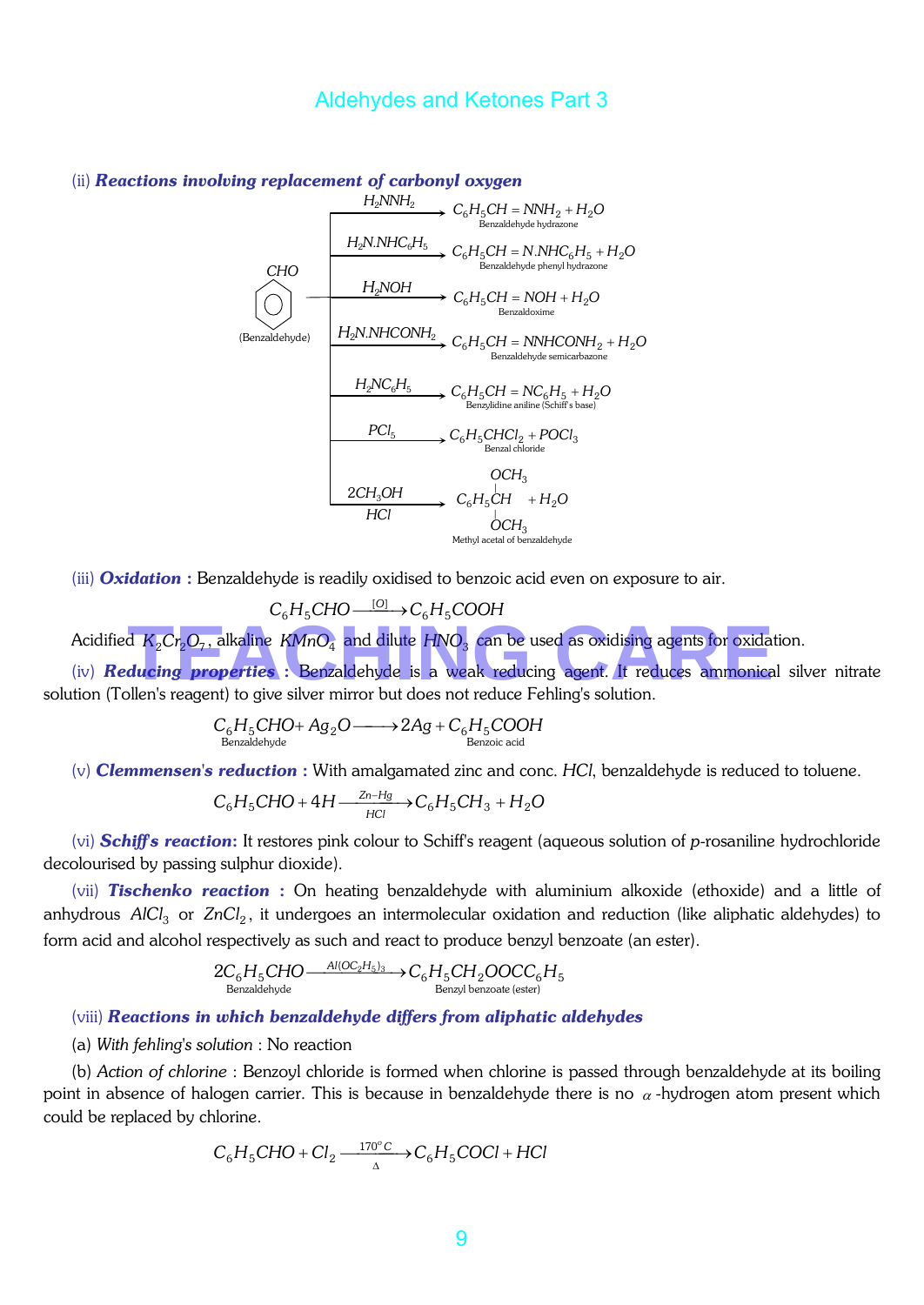(c) *Reaction with ammonia* 

$$
C_6H_5CH_6^1O_7 + H_2N_7H^{-1} \n+ OHCC_6H_5 \longrightarrow C_6H_5CH = N\nC_6H_5CH_6^1 + H_2N_2O
$$
\n
$$
C_6H_5CH_6^1 + H_2N_2H^{-1} \n+ OHCC_6H_5 \longrightarrow C_6H_5CH = N\nHydrobenzamide
$$

(d) *Cannizzaro's reaction* :  $2C_6H_5CHO$ —— $\overline{KOH}$   $\rightarrow$   $C_6H_5CH_2OH + C_6H_5COOK$ <br>Benzaldehyde Benzyl alcohol Potassium benzoate

The possible Mechanism is

First step is the reversible addition of hydroxide ion to carbonyl group.

$$
C_6H_5 - C = O + OH \xrightarrow{\text{(Fast)}} C_6H_5 - C - O^{-1}
$$
  
H

Second step is the transfer of hydride ion directly to the another aldehyde molecule, the latter is thus reduced to alkoxide ion and the former (ion *I*) is oxidised to an acid.



Third Step is exchange of protons to give most stable pair alcohol and acid anion.

So one molecule of aldehyde acts as hydride donar and the other acts as hydride acceptor. In other words, Cannizzaro's reaction is an example of self reduction and oxidation.

Note :  $\ast$  Two different aldehydes each having no  $\alpha$ -hydrogen atom, exhibit crossed Cannizzaro's reaction when heated in alkaline solution.

$$
C_6H_5CHO + HCHO \xrightarrow{\text{NaOH}} C_6H_5CH_2OH + HCOONa
$$
\n
$$
\xrightarrow{\text{Renzaldehyde}} \text{Formaldehyde} \xrightarrow{\text{NaOH}} C_6H_5CH_2OH + HCOONa
$$
\n
$$
\xrightarrow{\text{Benzyl alcohol}} \text{Sol. formate}
$$

Aldehyde which do not have  $\alpha$ - hydrogen  $(C_6H_5 - CHO, CCl_3CHO, (CH_3)_3C - CHO, CH_2O$  etc. undergoes Cannizzaro's reaction.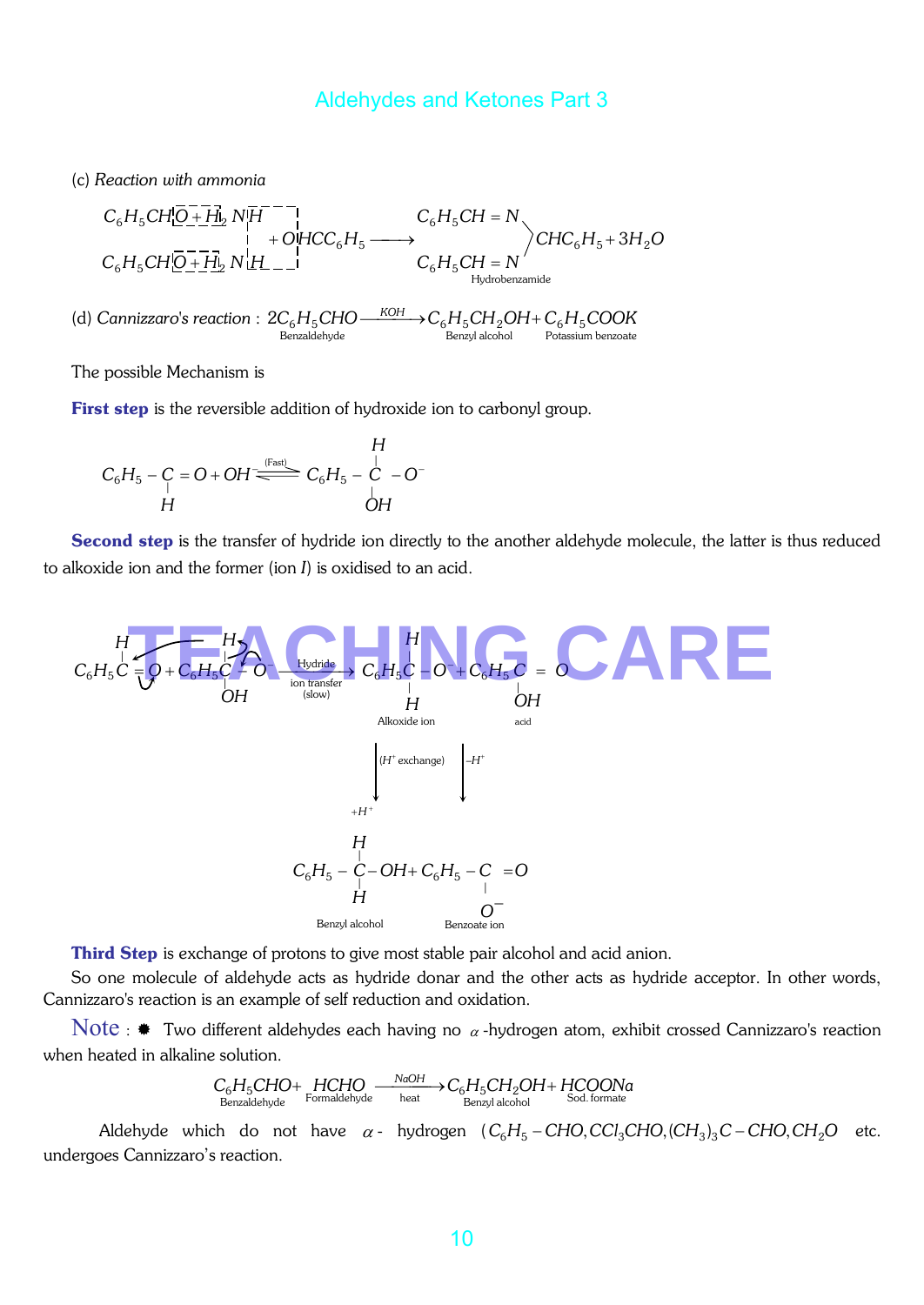

(e) *Benzoin Condensation*



Benzoin can also be reduced to a number of product *i.e.,*



Benzoin can be readily oxidised to a diketone, i.e, benzil.

$$
C_6H_5 - CH - C_6H_5 + [O] \xrightarrow{\text{CuSO}_4} C_6H_5 - C - C - C_6H_5
$$
  
\n
$$
\bigcup_{\text{Benzioni}}^{C} C_6H_5 + [O] \xrightarrow{\text{CuSO}_4} C_6H_5 - C - C - C_6H_5
$$
  
\n
$$
\bigcup_{\text{Benzoli}}^{C} C_6H_5
$$

(f) *Perkin's reaction*

$$
C_6H_5CHO + H_2HCOOCOCCH_3 \xrightarrow{\text{CH}_3COONa} C_6H_5CH = CHCOOCOCCH_3
$$
\n
$$
CHO CHO \xrightarrow{\text{H}_2O} C_6H_5CH = CHCOOCH + CH_3COOH + CH_3COOH
$$
\n
$$
CHO \xrightarrow{\text{H}_2O} C_6H_5CH = CHCOOH + CH_3COOH
$$
\n
$$
CHO \xrightarrow{\text{GUT and real}} C_6H_5CH = O + C_6H_5CH = C_6H_5CH + C_6H_3CH + C_6H_3CH + C_6H_3CH + C_6H_3CH + C_6H_3CH + C_6H_3CH + C_6H_3CH + C_6H_3CH + C_6H_3CH + C_6H_3CH + C_6H_3CH + C_6H_3CH + C_6H_3CH + C_6H_3CH + C_6H_3CH + C_6H_3CH + C_6H_3CH + C_6H_3CH + C_6H_3CH + C_6H_3CH + C_6H_3CH + C_6H_3CH + C_6H_3CH + C_6H_3CH + C_6H_3CH + C_6H_3CH + C_6H_3CH + C_6H_3CH + C_6H_3CH + C_6H_3CH + C_6H_3CH + C_6H_3CH + C_6H_3CH + C_6H_3CH + C_6H_3CH + C_6H_3CH + C_6H_3CH + C_6H_3CH + C_6H_3CH + C_6H_3CH + C_6H_3CH + C_6H_3CH + C_6H_3CH + C_6H_3CH + C_6H_3CH + C_6H_3CH + C_6H_3CH + C_6H_3CH + C_6H_3CH + C_6H_3CH + C_6H_3CH + C_6H_3CH + C_6H_3CH + C_6H_3CH + C_6H_3CH + C_6H_3CH + C_6H_3CH + C_6H_3CH + C_6H_3CH + C_6H_3CH + C_6H_3CH + C_6H_3CH + C_6H_3CH + C_6H_3CH + C_6H_3CH + C_6H_3CH + C_6H_3CH + C_6H_3CH + C_6H_3CH + C_6H_3CH + C_6H_3CH + C_6H_
$$

*Mechanism* 

$$
CH_3CO.O. COCH_3 + CH_3COO \rightleftharpoons CH_2CO.O. COCH_3 + CH_3COOH
$$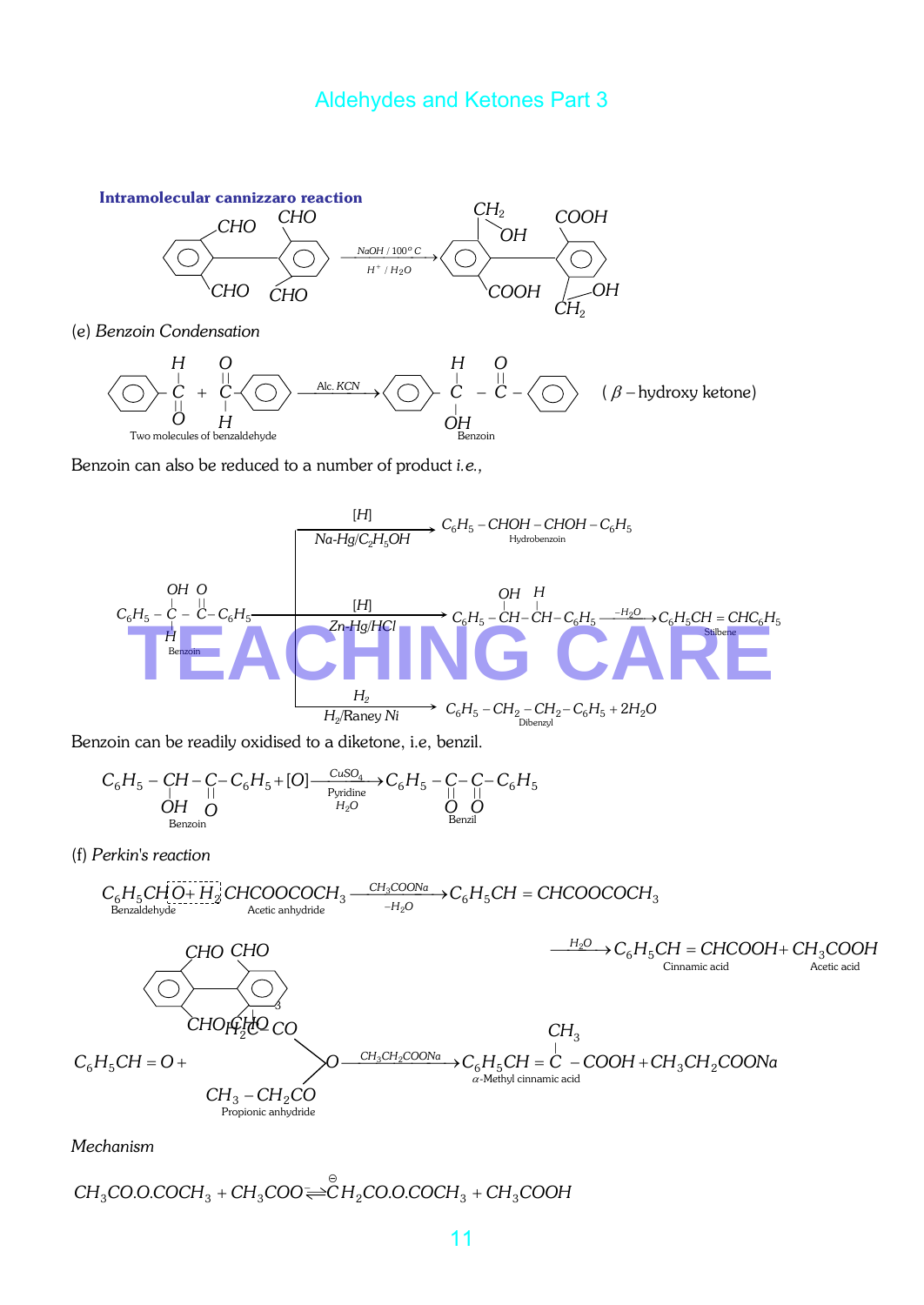$$
C_{6}H_{5}-C_{1}^{O}F_{C}^{O} = 0
$$
\n
$$
C_{6}H_{5}-C_{1}^{O}+CH_{2}CO.O.COCH_{3} \rightleftharpoons C_{6}H_{5}-C_{1}^{O}-CH_{2}CO.O.COCH_{3} \rightleftharpoons C_{6}H_{5}-C_{1}^{O}-CH_{2}CO.O.COCH_{3} \rightleftharpoons C_{1}H_{2}O
$$
\n
$$
H
$$
\n
$$
C_{1}^{O} = COOH + CH_{1}^{O}H_{1}^{O} + CH_{2}^{O}C_{1}^{O} + CH_{3}^{O}C_{1}^{O} + CH_{4}^{O}C_{2}^{O} + CH_{5}^{O}C_{1}^{O} + CH_{5}^{O}C_{2}^{O} + CH_{6}^{O}C_{3}^{O} + CH_{6}^{O}C_{4}^{O} + CH_{7}^{O}C_{5}^{O} + CH_{7}^{O}C_{6}^{O} + CH_{7}^{O}C_{7}^{O} + CH_{7}^{O}C_{7}^{O} + CH_{7}^{O}C_{8}^{O} + CH_{7}^{O}C_{9}^{O} + CH_{7}^{O}C_{9}^{O} + CH_{7}^{O}C_{1}^{O} + CH_{7}^{O}C_{1}^{O} + CH_{7}^{O}C_{1}^{O} + CH_{7}^{O}C_{1}^{O} + CH_{7}^{O}C_{1}^{O} + CH_{7}^{O}C_{1}^{O} + CH_{7}^{O}C_{1}^{O} + CH_{7}^{O}C_{1}^{O} + CH_{7}^{O}C_{1}^{O} + CH_{7}^{O}C_{1}^{O} + CH_{7}^{O}C_{1}^{O} + CH_{7}^{O}C_{1}^{O} + CH_{7}^{O}C_{1}^{O} + CH_{7}^{O}C_{1}^{O} + CH_{7}^{O}C_{1}^{O} + CH_{7}^{O}C_{1}^{O} + CH_{7}^{O}C_{1}^{O} + CH_{7}^{O}C_{1}^{O} + CH_{7}^{O}C_{1}^{O} + CH_{7}^{O}C_{1}^{O} + CH_{7}^{O}C_{1}^{O} + CH_{7}^{O}C_{1}^{O} + CH_{7}^{O}C_{1}^{O} + CH_{7}^{O}C_{1}^{O
$$

$$
CH_3COOH + C_6H_5CH = CHCOOH \xleftarrow{\text{hypothesis}} C_6H_5CH = CHCO.O.COCH_3
$$
  
\n
$$
\xleftarrow{\text{(H}_2O)} C_6H_5CH = CHCO.O.COCH_3
$$

(g) *Claisen condensation [Claisen-schmidt reaction]*

$$
CH_3
$$
  
\n
$$
C_6H_5CHO + H_2C - CHO \xrightarrow{\text{NaOH}} C_6H_5CH = C - CHO + H_2O
$$
  
\n
$$
C_6H_5CHO + H_2CHCOCH_3 \xrightarrow{\text{NaOH(Dil.)}} C_6H_5CH = CHCOCH_3 + H_2O
$$
  
\n
$$
C_6H_5CHO + H_2CHCOCH_3 \xrightarrow{\text{NaOH(Dil.)}} C_6H_5CH = CHCOCH_3 + H_2O
$$
  
\n
$$
C_6H_5CH = [O + H_2]C
$$
  
\n
$$
COOH
$$
  
\n
$$
C_6H_5CH = [O + H_2]C
$$
  
\n
$$
COOH
$$
  
\n
$$
C_6H_5CH = CHCOOH + CO_2 + H_2O
$$
  
\n
$$
C_6H_5CH = CHCOOH + CO_2 + H_2O
$$
  
\n
$$
C_6H_5CH = CHCOOH + CO_2 + H_2O
$$

Malonic acid

(i) *Reaction with aniline* : Benzaldehyde reacts with aniline and forms Schiff's base



(j) *Reaction with Ammonia* : Benzaldehyde reacts with ammonia to form hydrobenzamide aldehyde other than  $CH<sub>2</sub>O$  give aldehyde ammonia while  $CH<sub>2</sub>O$  forms urotropine.

$$
C_6H_5-CHO + H_2NH \xrightarrow{O=CH-C_6H_5} C_6H_5-CH = N \xrightarrow{C_6H_5-CH=C_6H_5} CH - C_6H_5
$$
  

$$
C_6H_5-CH = N \xrightarrow{H_2NH} C_6H_5-CH = N \xrightarrow{H_3drobenzamide}
$$

(k) *Reformatsky reaction* 

$$
C_6H_5CH = O + Zn + Br\overset{\alpha}{C}H_2COOC_2H_5 \xrightarrow{\qquad \qquad } C_6H_5CHCH_2COOC_2H_5 \xrightarrow{\qquad \qquad } C_6H_5-CH-CH_2COOC_2H_5
$$
\n
$$
\overset{\beta}{\underset{\beta \text{enzaldehyde}}{\bigcirc}}
$$
\n
$$
OZnBr
$$
\n
$$
OZnBr
$$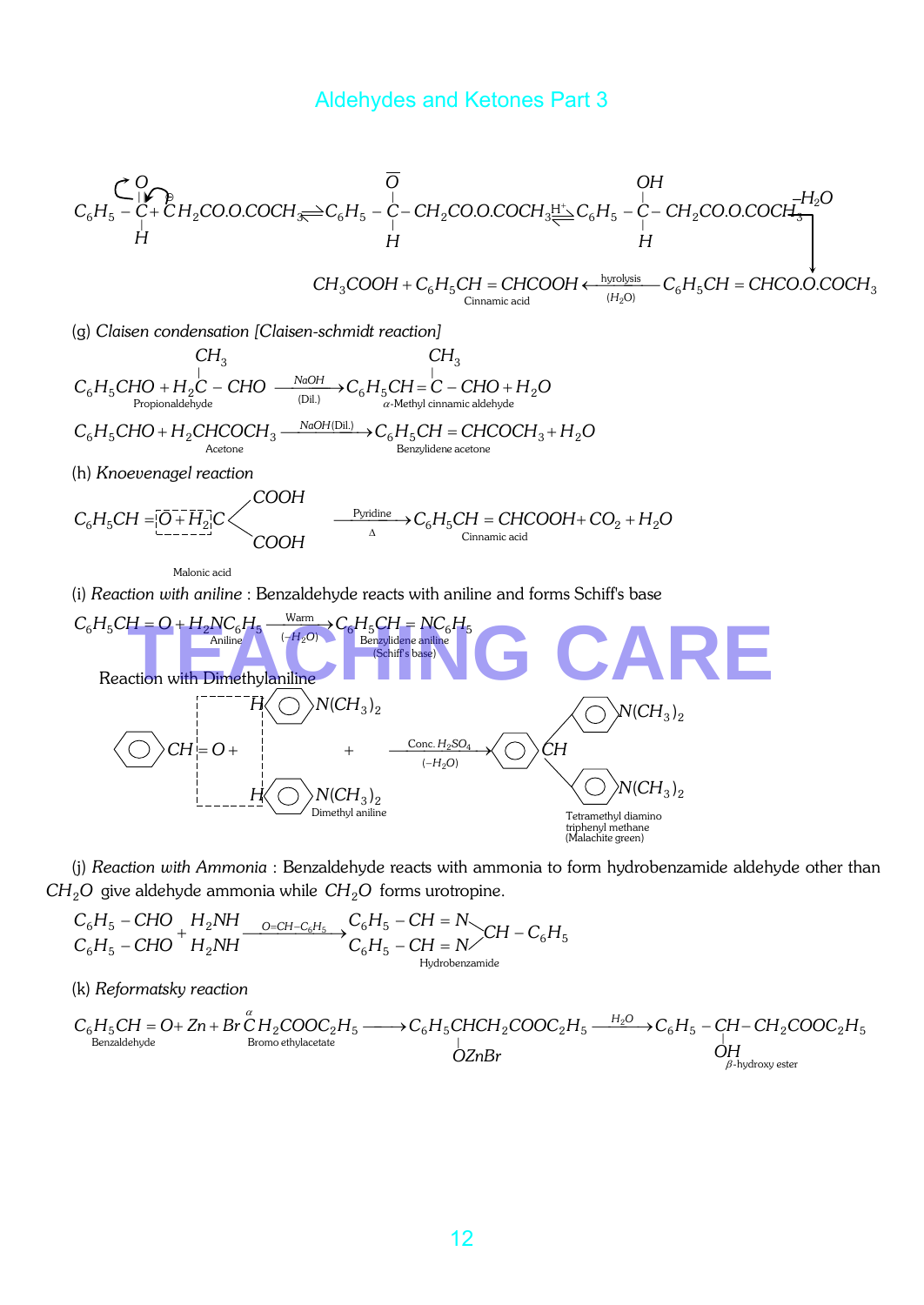



(4) **Uses** : Benzaldehyde is used,

(i) In perfumery

(ii) In manufacture of dyes

(iii) In manufacture of benzoic acid, cinnamic acid, cinnamaldehyde, Schiff's base, etc.

(5) **Tests** : (i) Benzaldehyde forms a white precipitate with *NaHSO*<sub>3</sub> solution.

(ii) Benzaldehyde forms a yellow precipitate with 2 : 4 dinitrophenyl hydrazine.

- (iii) Benzaldehyde gives pink colour with Schiff's reagent.
- (ii) Benzaldehyde gives pink colour with Schiff's reagent.<br>
(iv) Benzaldehyde forms black precipitate or silver mirror with Tollen's reagent.

(v) Benzaldehyde on treatment with alkaline KMnO<sub>4</sub> and subsequent acidification gives a white precipitate of benzoic acid on cooling.

#### **Acetophenone,** *C***6***H***5***COCH***3, Acetyl Benzene**

#### (1) **Method of preparation**

(i) *Friedel-Craft's reaction* : Acetyl chloride reacts with benzene in presence of anhydrous aluminium chloride to form acetophenone.

$$
\underset{\text{Bernzene}}{C_6H_5[\underline{\bar{H}}+\underline{\bar{C}}\bar{l}]\text{COCH}_3} \xrightarrow{A|Cl_3} \underset{\text{Acetophenone}}{\longrightarrow} C_6H_5COCH_3 + HCl
$$

(ii) By distillation of a mixture of calcium benzoate and calcium acetate.



(iii) By methylation of benzaldehyde with diazomethane.

 $C_6H_5CHO + CH_2N_2 \longrightarrow C_6H_5COCH_3 + N_2$ 

(iv) By treating benzoyl chloride with dimethyl cadmium.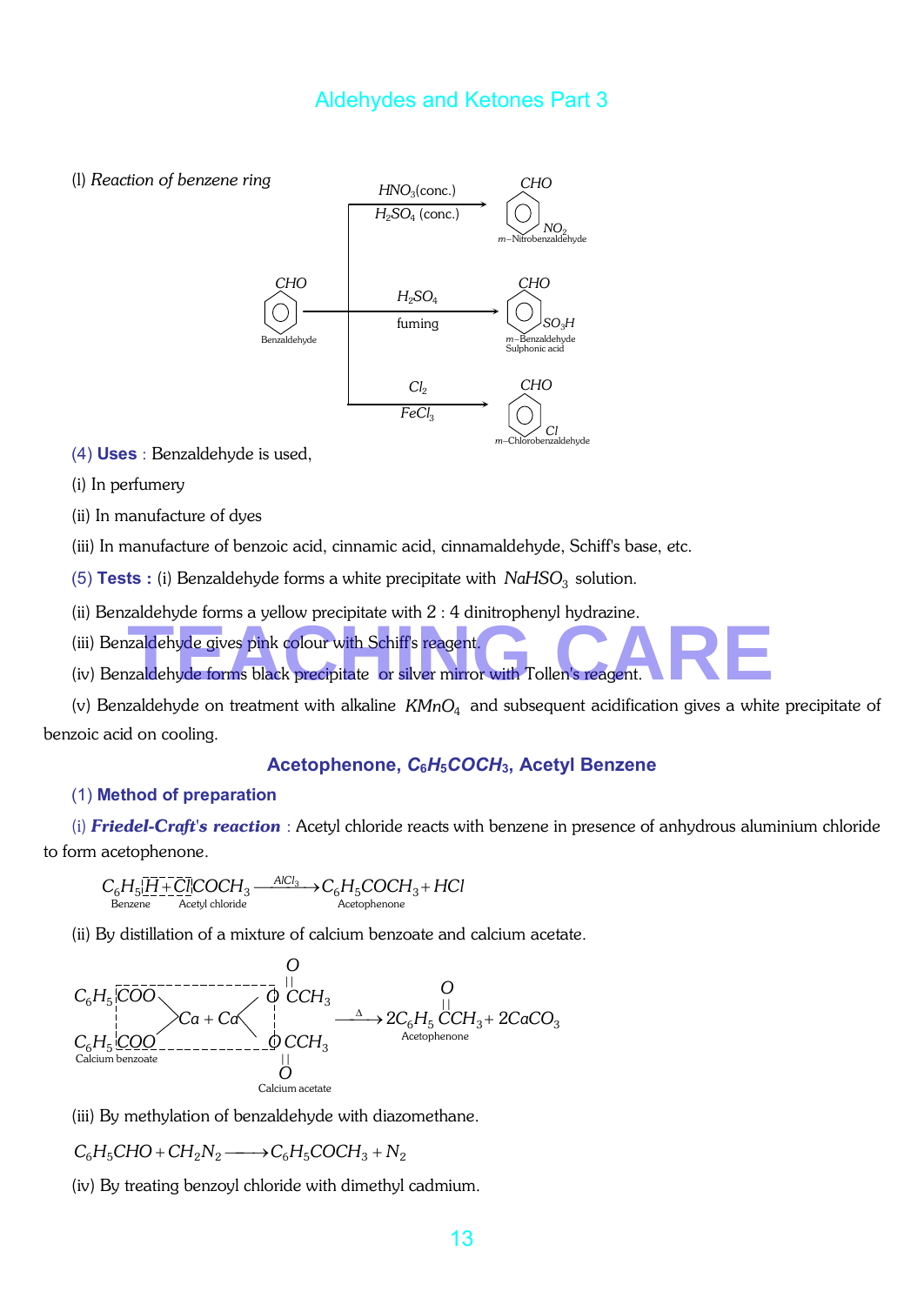$$
2C_6H_5COCl + (CH_3)_2Cd \longrightarrow 2C_6H_5COCH_3 + CdCl_2
$$
  
\n(v) By Grignard reagent  
\n(a)  $CH_3C \equiv N + C_6H_5MgBr \longrightarrow CH_3C = NMgBr \xrightarrow{H_2O} C_6H_5$   
\n $C_6H_5COCH_3 + NH_3 + Mg(OH)Br$   
\n(b)  $C_6H_5MgBr + H_5C_2O\overset{[]}{C}CH_3 \longrightarrow C_6H_5\overset{[]}{C}CH_3 + Mg\overset{Br}{O}CH_3$ 

(vi) **Commercial preparation** : Ethylbenzene is oxidised with air at 126°C under pressure in presence of a catalyst manganese acetate.

$$
\begin{array}{ccc}\nCH_2CH_3 & COCH_3\\
\hline\n\circ & +O_2 \xrightarrow{\text{Catalyst}} & \circlearrowright & +H_2O\n\end{array}
$$

(2) **Physical properties** : It is a colourless crystalline compound with melting point 202<sup>°</sup>C and boiling point 20°C. It has characteristic pleasant odour. It is slightly soluble in water. Chemically, It is similar to acetone.

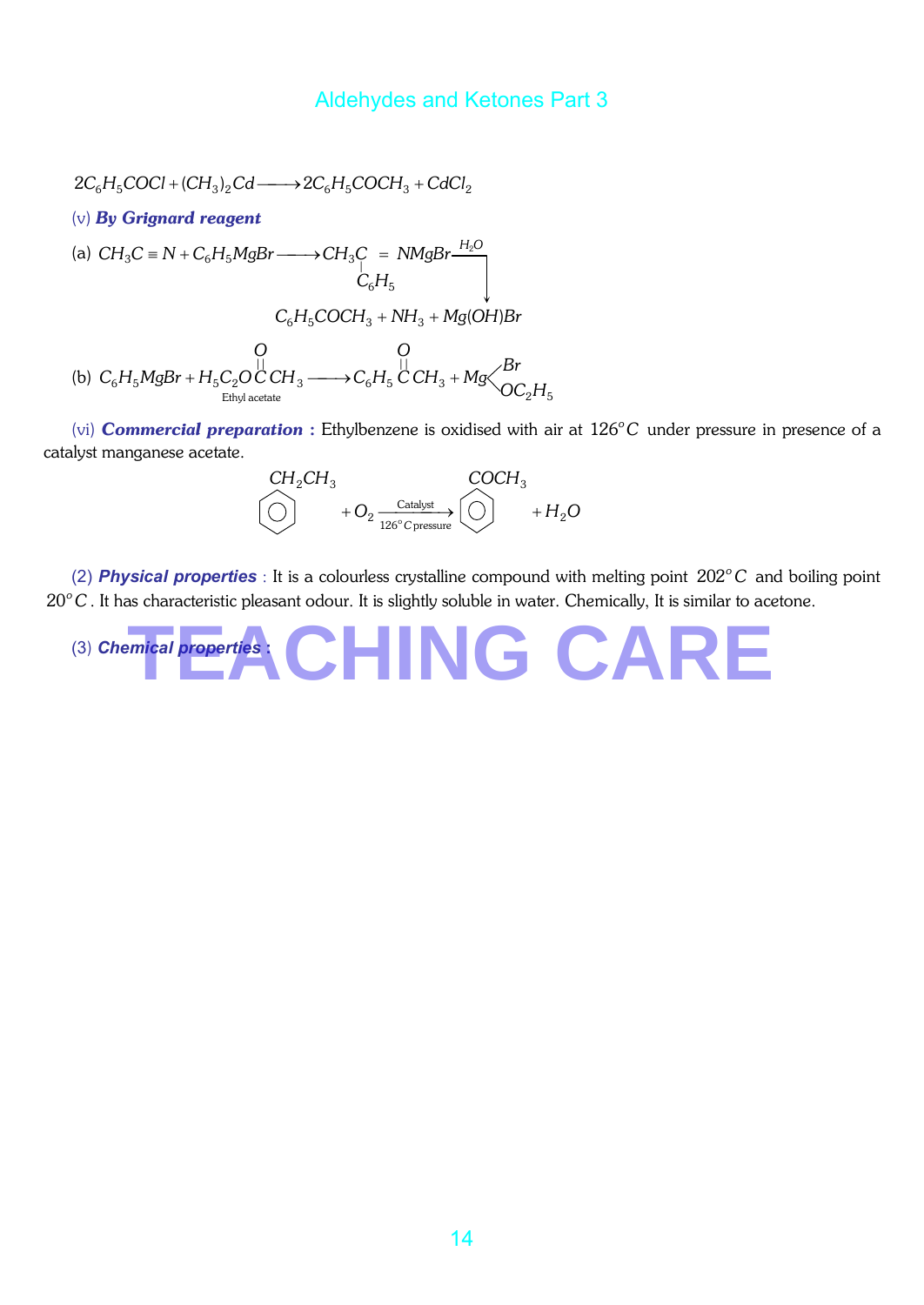

(4) *Uses* **:** It is used in perfumery and as a sleep producing drug.

#### **Quinones**

Quinones are unsaturated cyclic diketones. Two quinones of benzene are possible (*m*-benzoquinone is not possible as it is not possible to construct such formula by maintaining tetravalency of carbon).

Note that quinones are *non-aromatic conjugated cyclic diketones.* Since they are highly conjugated they are highly coloured substances.

*p*-Benzoquinone, being the most important, is commonly known as quinone. It is prepared by the oxidation of hydroquinone or aniline.